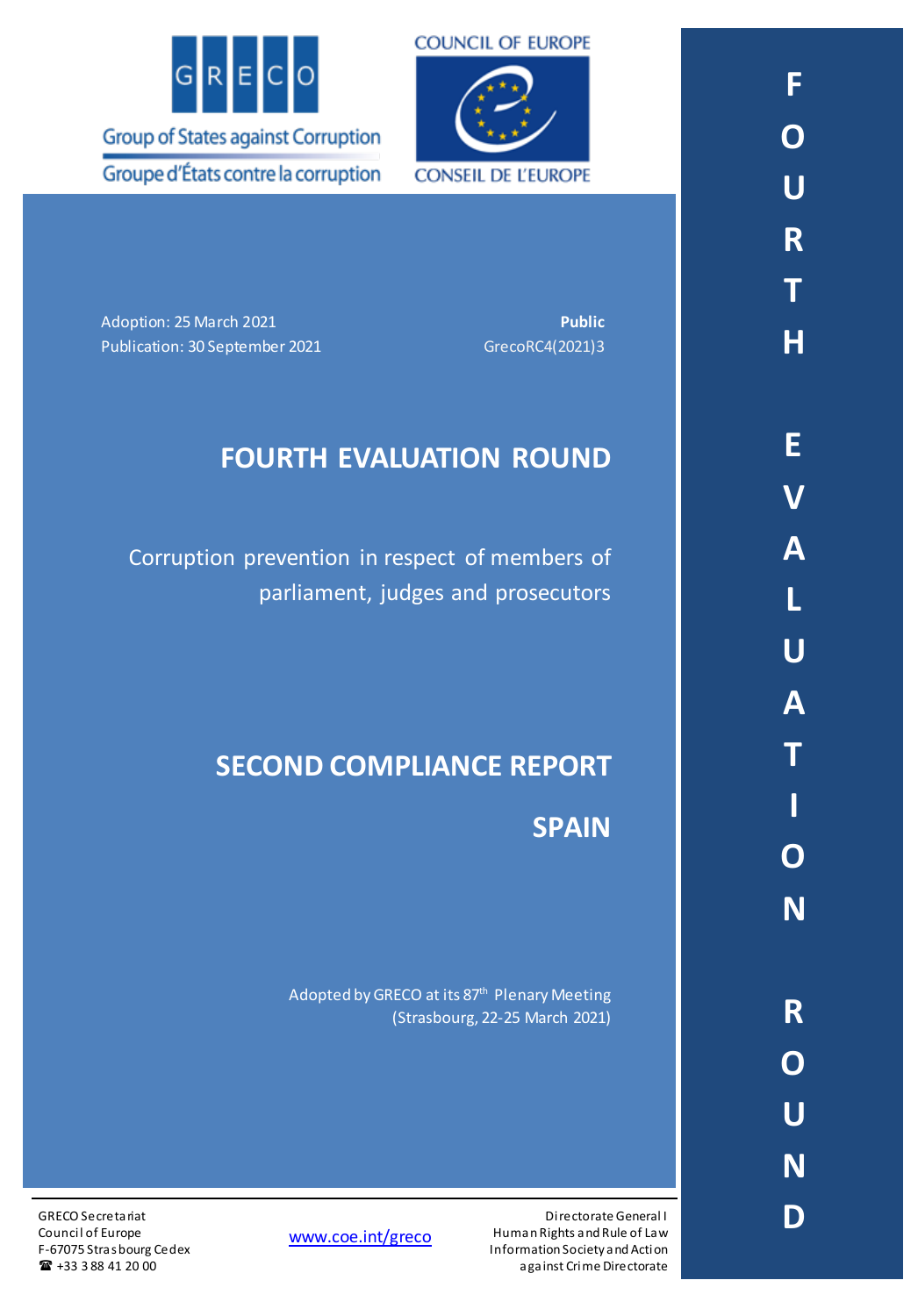# **I. INTRODUCTION**

- 1. The [Fourth Round Evaluation Report on Spain](https://rm.coe.int/16806ca048) was adopted at GRECO's 62<sup>nd</sup> Plenary Meeting (6 December 2013) and made public on 15 January 2014, following authorisation by Spain. The Fourth Evaluation Round deals with "Corruption Prevention in respect of members of parliament, judges and prosecutors".
- 2. In the [Compliance Report,](https://rm.coe.int/16806ca04a) which was adopted by GRECO at its 72<sup>nd</sup> Plenary Meeting (27 June-1 July 2016) and made public on 10 October 2016, it was concluded that none of the 11 recommendations contained in the Fourth Round Evaluation Report had been satisfactorily implemented or dealt with in a satisfactory manner by Spain. In view of this result, GRECO concluded that the very low level of compliance with the recommendations was "globally unsatisfactory" in the meaning of Rule 31, paragraph 8.3 of the Rules of Procedure. GRECO therefore decided to apply Rule 32, paragraph 2 (i) concerning members found not to be in compliance with the recommendations contained in the mutual evaluation report, and asked the Head of delegation of Spain to provide a report on the progress in implementing the pending recommendations (i.e. all recommendations).
- 3. In the [Interim Compliance Report](https://rm.coe.int/fourth-evaluation-round-corruption-prevention-in-respect-of-members-of/1680779c4d) adopted by GRECO at its 78<sup>th</sup> Plenary Meeting (8 December 2017) and made public on 3 January 2018, GRECO again qualified Spain's level of compliance with the recommendations as "globally unsatisfactory" since the total number of recommendations outstanding remained unchanged. GRECO therefore reiterated its conclusion that the level of compliance with the recommendations was "globally unsatisfactory" in the meaning of Rule 31, paragraph 8.3 of the Rules of Procedure. GRECO asked the head of the Spanish delegation to provide a report on the progress made in implementing the pending recommendations (i.e. all recommendations).
- 4. In the [Second Interim Compliance Report](https://rm.coe.int/fourth-evaluation-round-corruption-prevention-in-respect-of-members-of/168098c67d) adopted by GRECO at its 83th Plenary Meeting (21 June 2019) and made public on 13 November 2019, it was concluded that Spain had made progress, with two out of 11 recommendations implement ed satisfactorily, eight partly implemented and one not implemented. GRECO therefore concluded that the level of compliance with the recommendations was no longer "globally unsatisfactory". Application of Rule 32 was discontinued and Spain was requested to submit additional information regarding the implementation of the outstanding recommendations by 30 June 2020. The reporting deadline was extended by the Secretariat at its own initiative and the aforementioned report was submitted on 30 September 2020; it served as a basis for this Second Compliance Report.
- 5. This Second Compliance Report evaluates the progress made in implementing the pending recommendations since the last Interim Report (recommendations i, ii, iii, iv, v, vi, ix, x and xi) and provides an overall appraisal of the level of compliance of Spain with these recommendations.
- 6. GRECO selected Iceland (with respect to parliamentary assemblies) and Italy (with respect to judicial institutions) to appoint rapporteurs for the compliance procedure. The Rapporteurs appointed for the current Second Interim Compliance Report were Mr Helgi Magnús GUNNARSSON on behalf of Iceland and Ms Emma RIZZATO, on behalf of Italy. They were assisted by GRECO's Secretariat in drawing up this report.

## **II. ANALYSIS**

7. The authorities point at some challenging times since the adoption of the Second Interim Report. Two general elections were held in 2019, one in April 2019, and another one in November 2019. The new government took office at the beginning of January 2020 and thus, during most of 2019, the interim government could neither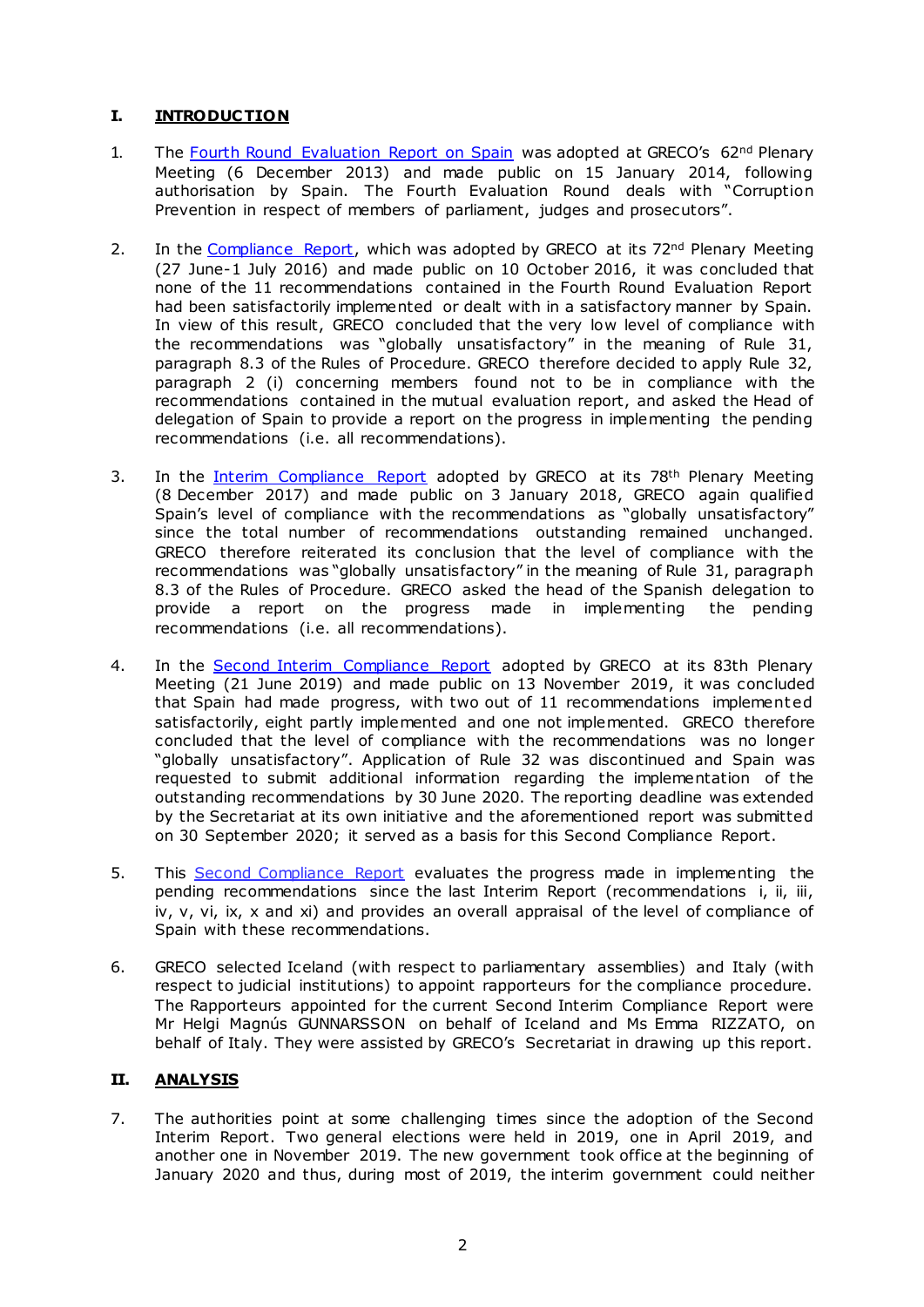table initiatives nor take decisions which could compromise future policies. Less than two months after the new government had taken office, and in the light of the COVID-19 crisis, the state of emergency was declared in March 2020. This has delayed/put on hold several reforms, including on the anticorruption front.

*Corruption prevention in respect of members of parliament*

#### **Recommendation i**

- 8. *GRECO recommended for each Chamber of Parliament, (i) that a code of conduct be developed and adopted with the participation of its members and be made easily accessible to the public (comprising guidance on e.g. prevention of conflicts of interest, gifts and other advantages, accessory activities and financial interests, disclosure requirements); (ii) that it be complemented by practical measures for its implementation, including through an institutionalised source of confidential counselling to provide parliamentarians with guidance and advice on ethical questions and possible conflicts of interest, as well as dedicated training activities.*
- 9. GRECO welcomed, in its Second Interim Compliance Report, the adoption of a Code of Conduct and a dedicated mechanism for its implementation for the Congress of Deputies. Given that the Senate had yet to embrace an ethics and conduct regime of its own, GRECO concluded that recommendation i had been partly implemented.
- 10. The authorities of Spain indicate that a Code of Conduct for Parliament (i.e. for both Chambers: Congress and Senate) was adopted on 1 October 2020, and published in the [Official Bulletin](http://www.congreso.es/public_oficiales/L14/CORT/BOCG/A/BOCG-14-CG-A-70.PDF) of Parliament on 8 October 2020<sup>1</sup>. Its adoption was broadly echoed by national media. It represents the culmination of an inclusive participatory process where parliamentarians have reflected on their ethical obligations and the way to ensure that a robust integrity framework is in place for both Chambers. The Code contains provisions on ethical principles, transparency, conflicts of interest prevention, ad hoc declaration, upgraded register of financial interests, gifts (to parliamentarians and their close relatives), and applicable sanctions if breaches occur.
- 11. The Code establishes a dedicated implementation authority, which is entrusted with (confidential) advisory and monitoring responsibilities, i.e. the Office on Conflicts of Interest.



#### *Organigramme of the Office on Conflicts of Interest*

12. The Office on Conflicts of Interest is physically located in the Congress of Deputies and is headed by an experienced lawyer (*letrado*), who is appointed by the respective

 $\overline{a}$  $1$  This Code supersedes the Code of Conduct of the Congress of Deputies which was adopted in 2019.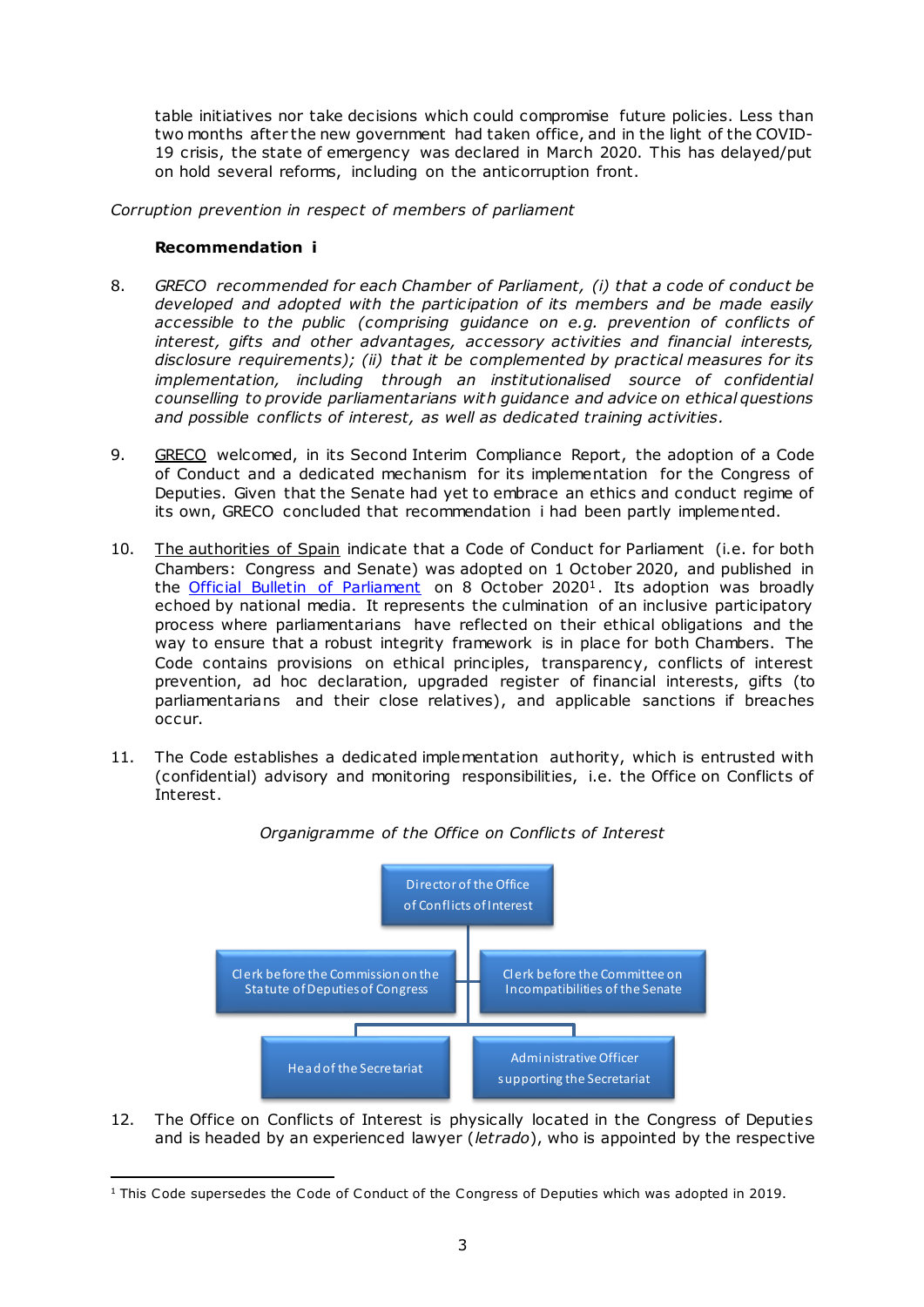Bureau of each Chamber and has the rank of Director General. The Director of the Office for Conflicts of Interest is assisted by the legal services of the Commission on the Statute of Deputies (Congress) or the Committee on Incompatibilities (Senate), as well as by a support unit which is staffed by personnel of parliament.

- 13. The Office is entrusted with advisory tasks regarding implementation of the Code. It may also request deputies and senators any information that may be necessary to determine the existence of a conflict of interest and, based on this information, to identify potential conflicts of interest. In this connection, the Office addresses the parliamentarian to request him/her the relevant details and, should the latter not be satisfactory, it refers the matter to the Bureau of the Chamber or relevant Committee, so that appropriate enforcement measures be taken (see also paragraph 32). The Office issues an annual activity report, including any possible recommendations for improvement of the integrity system in Parliament, as necessary.
- 14. As regards training and awareness-raising activities, the Resolution issued by the Bureau of the Congress of Deputies and the Bureau of the Senate determining the personnel and tasks of the Office, entrusts the Director of the Office with the submission of proposals for training activities and other awareness-raising activities on ethical matters. To date, the Clerk, who is provisionally providing advice to Deputies and Senators regarding the completion of their declarations of financial interests, has held a series of meetings with the heads of several parliament ary groups to guide them on the new declaration provisions included in the Code. Likewise, the advice that is being offered on a permanent basis to MPs by the technical services of parliament, will be complemented in the c oming months by several training and awareness-raising activities in the pipeline.
- 15. GRECO salutes the adoption of the Code of Conduct for Parliament. It is a consensual, well-thought and thorough document, which is coupled with a dedicated mechanism for its implementation, including confidential counselling and awareness-raising activities. The Code has been published in the Official Bulletin of Parliament and it is also available on the website of parliament for easier access to the public . GRECO also takes note of the timely appointments that have followed to ensure the effective operability of the Office on Conflicts of Interest. The Code, and its implementat ion set-up (supervision/enforcement/advisory channels), now need to be tested in practice. Time will prove their effectiveness and whether any further adjustments are needed or desirable. The authorities may wish to keep GRECO informed on their practical experience, as it evolves, in this respect.

#### 16. GRECO concludes that recommendation i has been implemented satisfactorily.

#### **Recommendation ii.**

- 17. *GRECO recommended the introduction of rules on how members of Parliament engage with lobbyists and other third parties who seek to influence the legislative process.*
- 18. GRECO took note of a legislative proposal underway to regulate lobbying, including through the establishment of a lobbying register. However, in the absence of concrete rules on how members of Parliament engage with lobbyists and other third parties who seek to influence the legislative process, GRECO, in its Second Interim Compliance Report, assessed recommendation ii as partly implemented.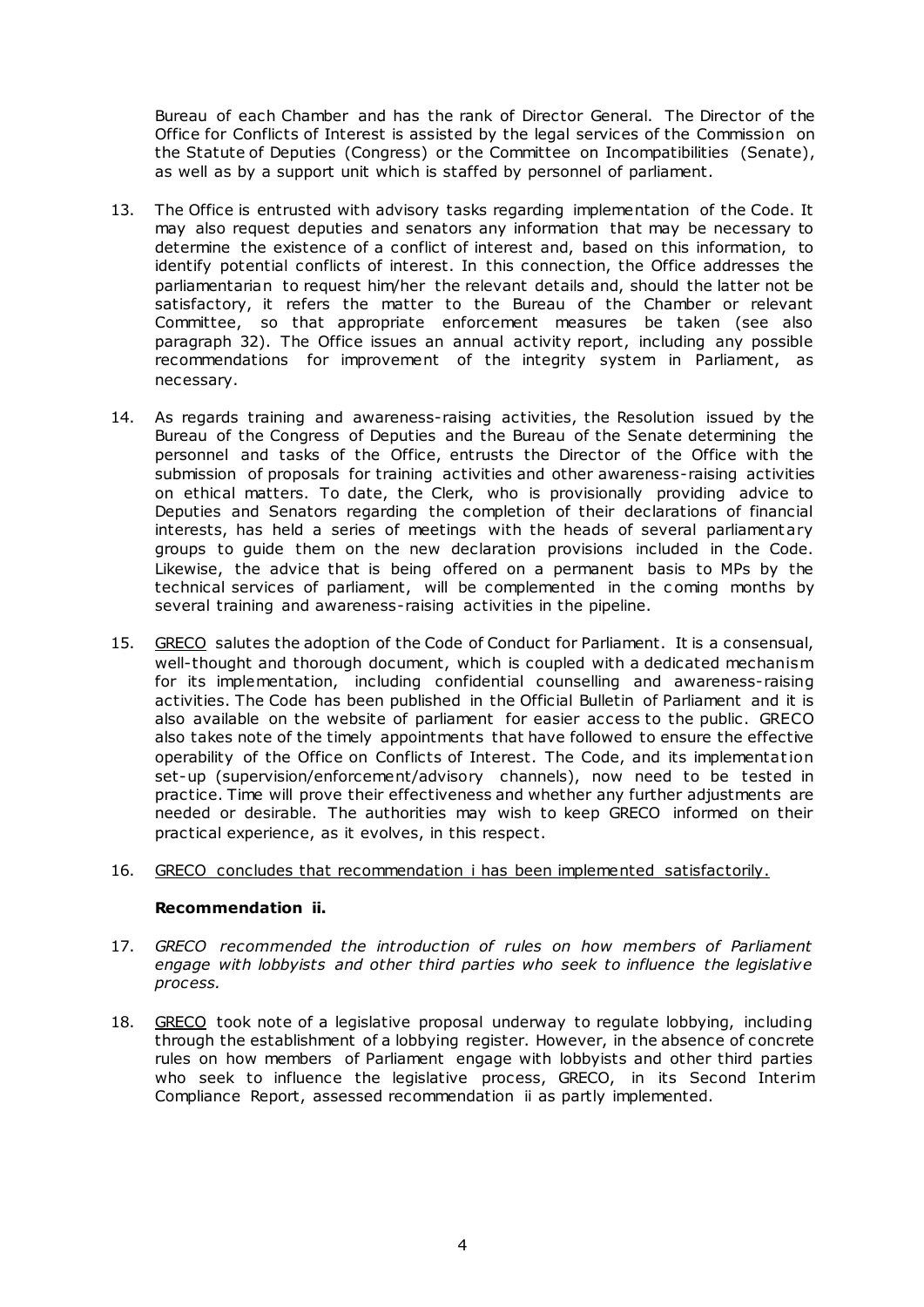- 19. The authorities of Spain indicate that the Code of Conduct of Parliament contains provisions on transparency. MPs are required to provide their CVs (biographical, academic and professional details), which are published on the Congress/Senate website; all titles, data and files deemed relevant by the parliamentarian can be consulted online. Furthermore, information must be disclosed regarding contacts of deputies/senators with third parties<sup>2</sup>, i.e. through the publication of members' agendas on the "Transparency Portal" of the Congress/Senate, as well as by tracking third party involvement in the elaboration of legislation.
- 20. The Code of Conduct itself warns that this is a provisional regulation, aimed at meeting the demand of greater transparency in this field, for as long as the adoption of a specific legislation/regulation dealing with lobbying is not adopted. Although in previous legislative terms, several parliamentary groups tabled proposals to regulate this matter, whether by means of a reform of the Standing Orders or the adoption of specific legislation, no such initiatives have been submitted in the incumbent XIV legislative term so far.
- 21. GRECO welcomes the inclusion of specific provisions in the Code of Conduct of Parliament regarding the transparency of parliamentarians' agendas, as well as on "legislative footprint" (indicative list, attached to a legislative initiative, of interest groups who were consulted and had significant input during the preparation of the draft). These positive measures undoubtedly add to the good level of legislative transparency in Parliament, which was already acknowledged in the Fourth Round Evaluation Report on Spain (paragraph 26), and the authorities must be commended for their continued progress in this regard. That said, GRECO understands that further developments are expected in this area, through the adoption of targeted regulation on lobbying and looks forward to their accomplishment, as they will help to target both sides of the equation and clarify unresolved, yet highly topical matters (e.g. cooling-off periods, lobbyist register, etc .). Moreover, as the Office on Conflicts of Interest develops its advisory function, it will be important to provide further guidance to parliamentarians, for not only transparency, but also integrity and accountability purposes, on "do's and don'ts" in their relations with lobbyists, inside or outside Parliament.
- 22. GRECO concludes that recommendation ii remains partly implemented.

#### **Recommendation iii.**

- 23. *GRECO recommended that current disclosure requirements applicable to the members of both Chambers of Parliament be reviewed in order to increase the categories and the level of detail to be reported.*
- 24. GRECO acknowledged, in the Second Interim Compliance Report, the steps taken by the Congress of Deputies to increase the transparency of its activities on its web portal, as well as to require deputies to disclose their economic interests prior to taking up the parliamentary mandate. It, however, considered that additional steps were needed to upgrade the existing asset declaration system, notably, by reporting additional categories of financial interests. Further, GRECO called on the Senate to take more conclusive action in this domain. It therefore concluded that recommendation iii remained partly implemented.

<sup>&</sup>lt;sup>2</sup> The Code refers to interest groups which are defined as those individuals or entities, with or without legal personality, which may communicate, whether directly or indirectly, with elected individuals or persons holding public positions, or their staff, in favour of private, public, individual or collective interests, seeking to that end to modify or influence questions related to the drafting or amendment of legislative initiatives (Article 6(2), Code of Conduct of Parliament).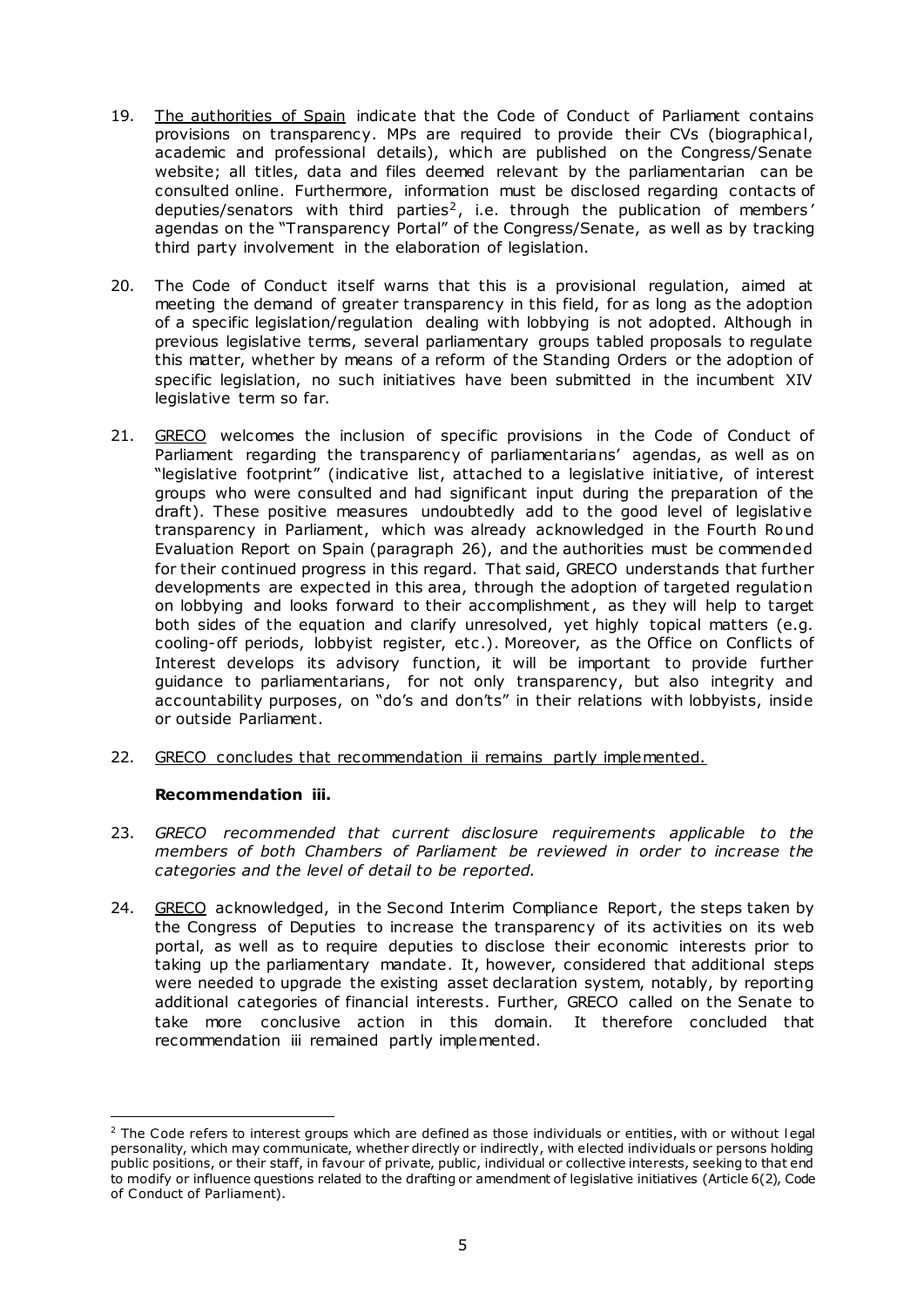- 25. The authorities of Spain indicate that the Code extends the categories of economic interests that should be declared by parliamentarians, notably, regarding (a) activities performed prior to the parliamentary mandate, which have generated financial income – with specification of the employer's name and the sector of activity (with due regard to data protection regulations); (b) donations, gifts and nonremunerated benefits, including travels and invitations to leisure, sports or cultural events; (c) trust and other associations to which the parliamentarian contributes, whether financially or through the provision of unpaid services; (d) any other data which could trigger a conflict of interest<sup>3</sup>. This obligation to report covers the aforementioned categories of interests obtained in the five years preceding the parliamentary mandate. The onus of the veracity of disclosure is placed on parliamentarians themselves. A reporting deadline in respect of these categories of interests has been fixed on 15 February 2021.
- 26. The aforementioned categories add to those where the parliamentarians already had a pre-existing obligation to declare regarding financial interests and assets, i.e. land and property, vehicles, any income received from secondary activities and pension plans, financial liabilities (debts, loans, financial transactions, etc .), interest returns from financial investments (stocks and shares), as well as on accessory activities (public sector posts or positions, public responsibilities to which the MP has renounced, pension payments, teaching activities, positions in political parties or parliamentary groups, literary, scientific, artistic or technical productions, authorised activities in the private sector, and any other activity).
- 27. GRECO acknowledges the progress made to meet this recommendation. The recently adopted Code of Conduct of Parliament provides for a new disclosure form on economic interests, which adds to those in place at the time of the evaluation visit, i.e. on financial interests and assets, and on accessory activities. Accordingly, the obligation to report prior to taking up the parliamentary mandate further broadens the categories and itemisation of interests to be disclosed (e.g. on activities performed prior to the parliamentary mandate which have generated financial income, gifts and official foreign trips, trusts and other associations), and the period of time for which these categories are to be accounted for (five years prior to taking office). There is also a catch-all provision by which any other data which could trigger a conflict of interest must be disclosed. This is a welcome development.
- 28. In the Fourth Evaluation Round Report on Spain, GRECO pointed at some other areas where the provision of more level of detail would have been desirable, such as information on the market value of real estates and vehicles, names of the companies to which the stocks and shares belong, and interest rates paid for the credits obtained from financial institutions. No additional developments have occurred in this regard. Notwithstanding this fact, GRECO recognises that there is great variation in the depth and breadth of disclosure requirements across its members, and that, with the additional disclosure requirements provided by the new Code of Conduct of Parliament, the financial/interest disclosure regime for MPs is now, overall, reasonably comprehensive, as aimed by the recommendation. GRECO, nevertheless, encourages the authorities to keep in mind its observations (regarding more detailed itemisation of certain categories of interests) for any future reform in this area. GRECO also encourages the authorities to streamline the current format of declaration: there are three different forms (on financial interest and assets, on

 $3$  There is a conflict of interest when a parliamentarian has a personal direct or indirect interest, which may improperly influence the performance of his/her duties, in such a way that his/her objectivity or independence may be called into question, or which implies that as a parliamentarian s/he does not pursue the general interest. There is no conflict of interest when the benefit is obtained solely from belonging to the population as a whole or to a broad category of persons (Article 3(1), Code of Conduct of Parliament). There is an ad-hoc obligation to report any potential conflict of interest to the Presidency of the respective Chamber prior to the discussion of a given matter, whether in the plenary or in a committee (Article 3(2), Code of Conduct of Parliament).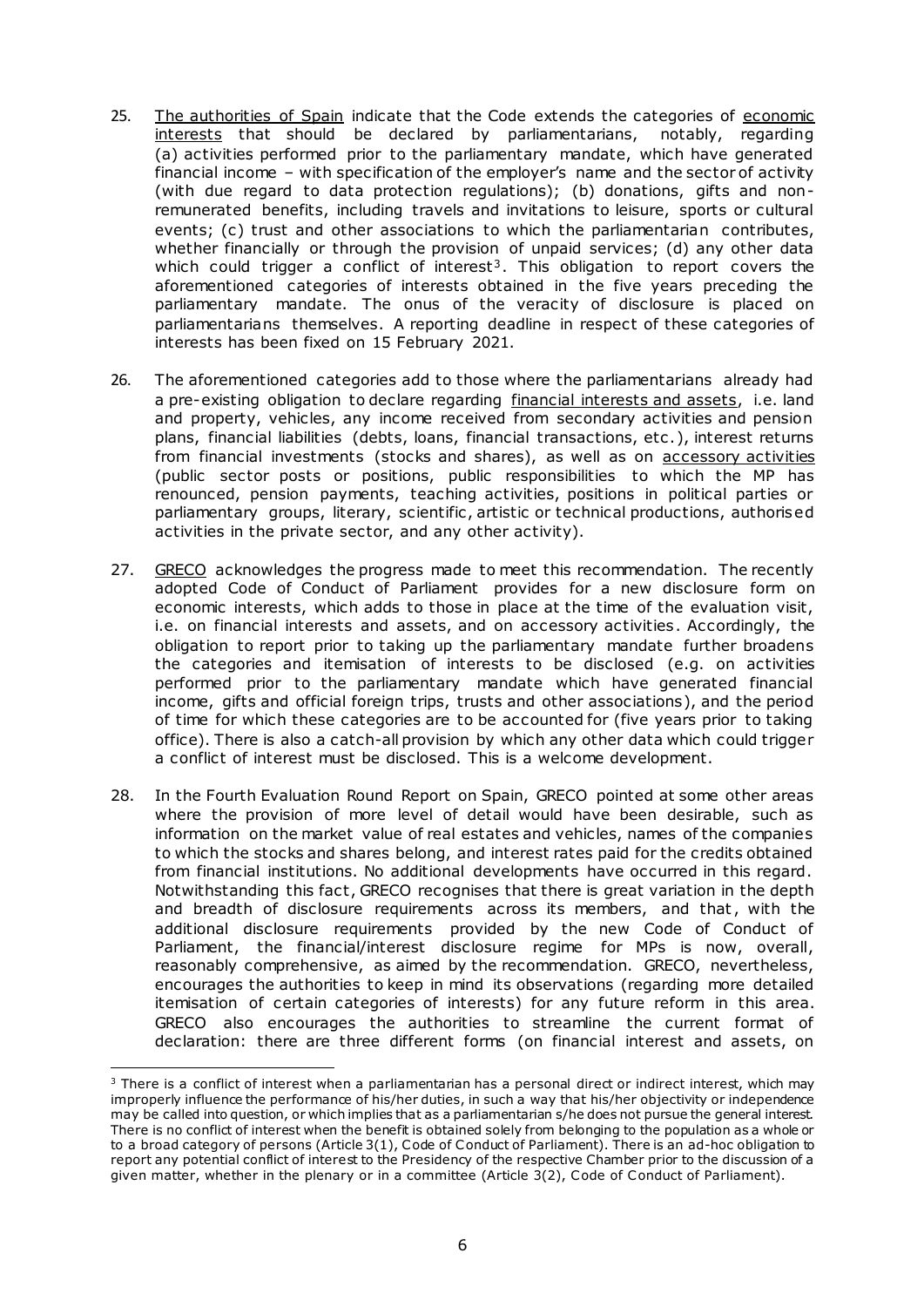accessory activities and on economic interests) which would benefit from their unification in one single form for easier/more effective consultation and screening purposes. While the recommendation has been complied with, the authorities may wish to keep GRECO informed of further developments in this domain.

29. GRECO concludes that recommendation iii has been dealt with in a satisfactory manner.

#### **Recommendation iv**

- 30. GRECO recommended *that appropriate measures be taken to ensure effective supervision and enforcement of the existing and yet -to-be established declaration requirements and other rules of conduct of members of Parliament.*
- 31. GRECO welcomed, in its Second Interim Compliance Report, the establishment of a dedicated mechanism of enforcement of the Code of Conduct for the Congress of Deputies. Given that the Senate had yet to embark on a similar path, GRECO concluded that recommendation iv had been partly implemented.
- 32. The authorities of Spain highlight that the new Code of Conduct for Parliament is coupled with enforcement machinery. Notably, it is for the Speaker of the respective Chamber to initiate infringement procedures whenever the Code's provisions are breached (including in respect of financial disclosure obligations). S/he can act *ex officio* or at the request of a parliamentarian. The investigation of the breach is entrusted to the Commission on the Statute of Deputies (Congress) or the Committ ee on Incompatibilities (Senate). The Office on Conflicts of Interest is vested with an advisory role and can be consulted, whenever necessary, in the course of the proceedings, including on a confidential basis. In any case, the procedure should allow for the hearing of the parliamentarian concerned. The Commission/Committee's report concludes on whether there has been an infringement and, where appropriate , proposes a sanction in accordance with the Rules of Procedure of the respective Chamber. Then, it is for the Bureau (of Congress/Senate) to decide whether a sanction is imposed. Sanctions consist of temporary suspension, the limitation of certain rights (e.g. assistance or/and vote in plenary or committee sessions, economic benefits, etc.), and even loss of the parliamentary mandate (e.g. in the event of breaches on incompatibility rules).
- 33. In addition, the Office for Conflicts of Interest may examine financial declarations for preventive purposes, and with a view to resolving any doubts that may arise in relation to them. The Office is to draft a report on compliance with the Code's provisions, which is to be submitted to the Bureaus of the respective Chambers through their Speakers. This report may contain recommendations aimed at rendering the Code more efficient but would remain confidential regarding those cases which had given rise to doubts as to interpretation.
- 34. GRECO welcomes the articulation of an enforcement system for breaches of the Code of Conduct provisions, which yet needs to be tested in practice to prove its effectiveness. Obviously, given the recent adoption of the Code, experience in this area is still lacking. The authorities may wish to keep GRECO informed on practice in this domain, as it evolves.
- 35. GRECO concludes that recommendation iv has been implemented satisfactorily.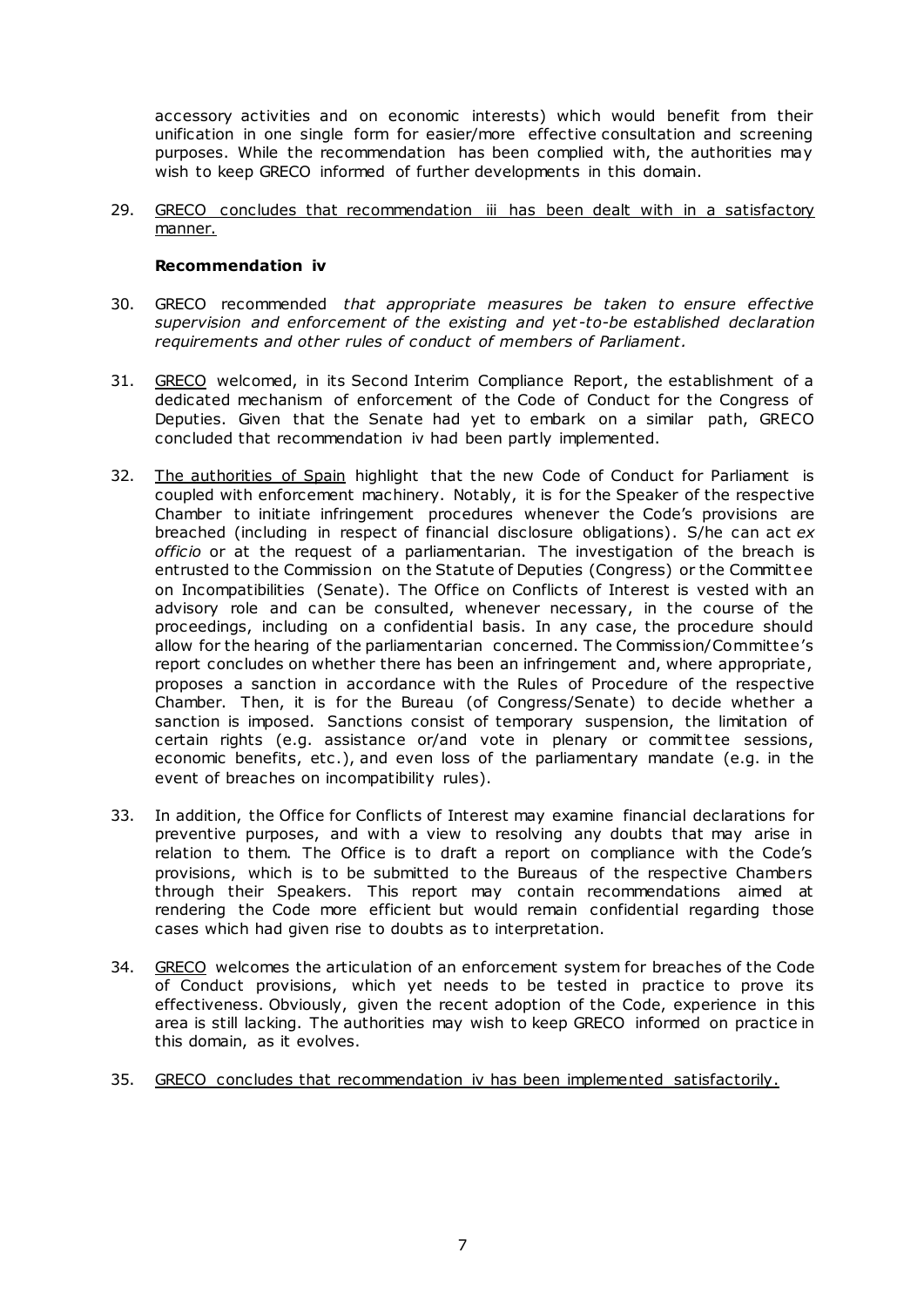#### *Corruption prevention in respect of judges*

#### **Recommendation v.**

- 36. *GRECO recommended carrying out an evaluation of the legislative framework governing the General Council of the Judiciary (CGPJ) and of its effects on the real and perceived independence of this body from any undue influence, with a view to remedying any shortcomings identified.*
- 37. In the Second Interim Compliance Report, GRECO gave credit to the efforts undertaken to strengthen internal democracy, transparency and accountability in the working methods of the CGPJ. It, however, regretted that no tangible result had been achieved regarding the composition of the CGPJ and, more particularly, its selection method, i.e. the core of recommendation v. GRECO again reiterated the need to remove the selection of the judicial shift from politicians. It therefore concluded that recommendation v had not been implemented.
- 38. The authorities of Spain reiterate their position as to the legitimacy and democratic nature of the selection method of the CGPJ: (i) the selection on both judicial (12) and non-judicial (8) members of the CGPJ requires a broad consensus by Parliament through a 3/5 qualified majority (which, on one hand, assures pluralism of the election, and on the other hand, avoids risks of corporativism); (ii) in any event, the judicial shift is preselected by judges themselves through a democratic system (any active judge can present his/her candidacy if relying on the support of 25 judges or a judicial association) and the resulting list of candidates is submitted to Parliament, which then narrows that list to twelve appointees<sup>4</sup>; and (iii) to fully dispel any concern of politicisation, the term of office of the selected members lasts five years and therefore does not coincide with the regular (four-year term) legislative term.
- 39. The authorities further report that parliamentary work on the renewal of the CGPJ is still under way, with a view to reaching an agreement on the renewal of this body, which constitutional mandate expired in December 2018. A number of parliament ary groups have tabled a proposal that aims to provide the Council with an *ad interim* legal regime, when its constitutional mandate has expired, similarly to other constitutional bodies (acting parliament and acting government). According to the authorities, the aim is to reduce the incentives for maintaining a blockage that affects the CGPJ's perceived independence. This reform has been promoted through the submission of a proposal to parliament (under the same procedure, which was followed in 2017 for the previous reform of Organic Law on the Judiciary 4/2018).
- 40. GRECO notes that the information provided by the authorities does not bring anything new to what was already analysed in the Fourth Round Evaluation Report back in 2013. Today, the situation is exactly the same, and the concerns expressed by GRECO in the light of it remain as prevalent, if not more, than before. At the time, GRECO stressed that one of the most notable aims of a judicial council, whenever established, is that of better safeguarding the independence of the judiciary, both in appearance and in practice. It further noted that the result in Spain had been the opposite, as evidenced by recurrent public disquiet in this domain. GRECO pointed at the applicable Council of Europe standards regarding the election of the judicial shift in judicial councils: when there is a mixed composition of judicial councils, for the selection of judge members, it is advised that judges are elected by their peers (following methods guaranteeing the widest representation of the judiciary at all

 $\overline{a}$ 4 In the last process of selection of the CGPJ, there were 51 candidates (out of whom three withdrew their candidacy); 24 candidates did not belong to a judicial association, i.e. 47% of the total number of candidates.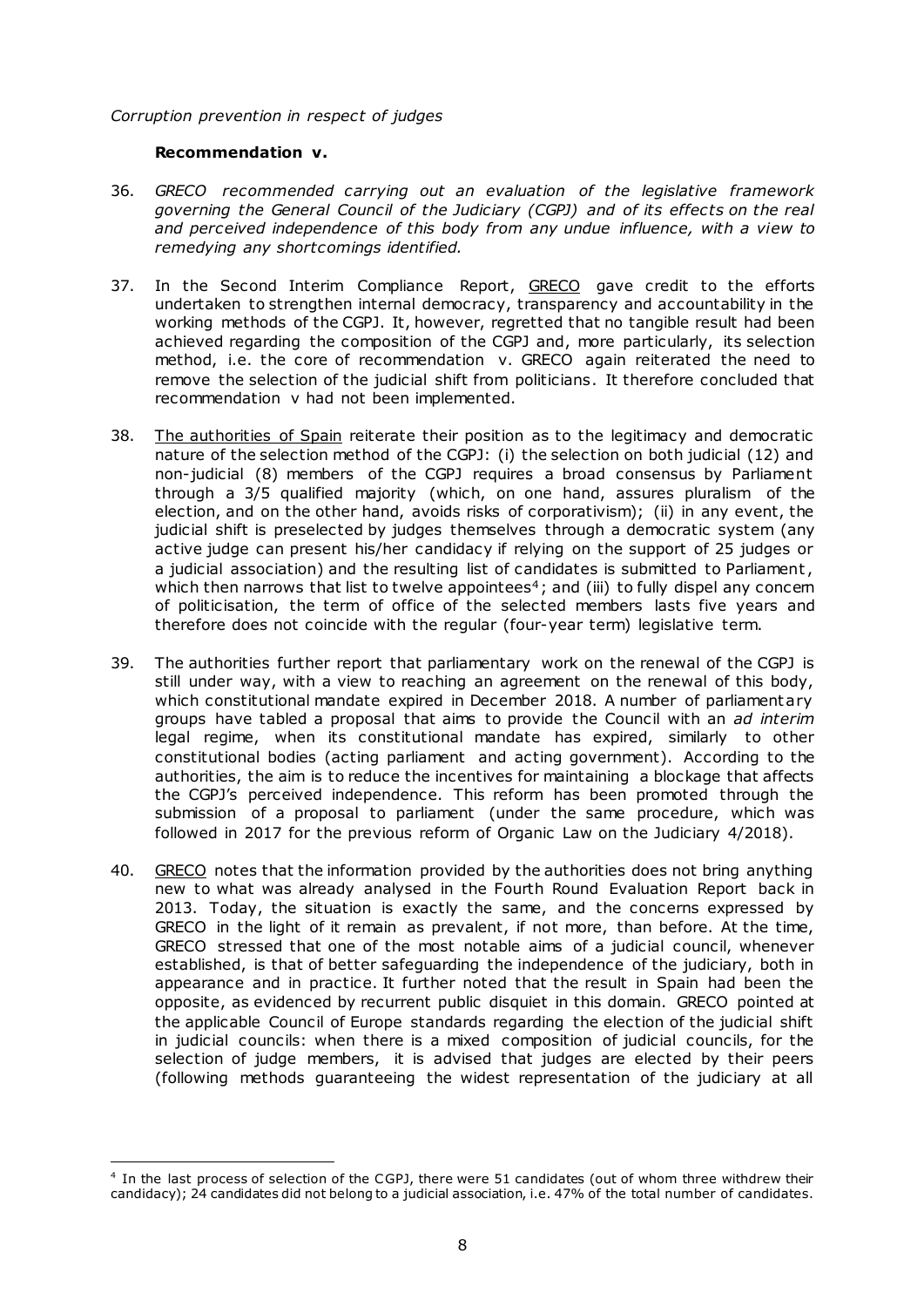levels) and that political authorities, such as the Parliament or the executive, are not involved at any stage of the selection process<sup>5</sup>.

- 41. Seven years after the adoption of the Fourth Round Evaluation Report (and the series of compliance reports that have followed thereafter), criticism of the system in the domestic arena remain strong and have also transcended to international fora. Every time that a new selection of the CGPJ has taken place, misgivings have been expressed on political bargaining and parties horse-trading for appointment to key judicial positions. More recently, a (over) two-year deadlock in the designation of the CGPJ, led a number of parliamentary groups to table a legislative proposal to unbloc k the system by resorting to (1) a 3/5 qualified majority voting in Parliament, but if this failed (2) lowering the threshold in a second voting by absolute majority. GRECO (along with other international key players in this domain, including the European Commission and the European Association of Judges) expressed its concerns on the aforementioned proposal<sup>6</sup>. The proposal was put on hold on 22 October 2020.
- 42. A separate proposal, already mentioned in paragraph 39, was subsequently filed in December 2020 to prevent discretionary appointments (i.e. appointment of the higher ranks of the judiciary – see also below under recommendation vi) being made by the CGPJ when it acts on an interim basis. This proposal has also met criticism within the judicial ranks, including the CGPJ itself<sup>7</sup>.
- 43. Against this background, GRECO can only regret the lack of any tangible positive development in this domain. GRECO urges the authorities to implement recommendation v without delay. In doing so, it is of outmost importance that the judiciary be consulted and have a say in key decisions regarding its functioning and the priorities involved. The necessary discussions in this respect with other State powers must be undertaken in an atmosphere of mutual respect and have particular regard to the preservation of independence and impartiality of the judiciary<sup>8</sup>.
- 44. GRECO concludes that recommendation v has not been implemented.

#### **Recommendation vi.**

- 45. *GRECO recommended that objective criteria and evaluation requirements be laid down in law for the appointment of the higher ranks of the judiciary, i.e. Presidents of Provincial Courts, High Courts of Justice, the National Court and Supreme Court judges, in order to ensure that these appointments do not cast any doubt on the independence, impartiality and transparency of this process.*
- 46. In the Second Interim Compliance Report, GRECO welcomed the steps taken by the authorities to strengthen transparency and accountability in the appointment system of the highest ranks of the judiciary. But, given that the new requirements had yet to take off in practice and prove their effectiveness, GRECO asked for additional information on the experience gathered. GRECO concluded that recommendation vi had been partly implemented.
- 47. At the start, the authorities of Spain stress that, while appointments by the CGPJ to the highest functions of the judiciary are "discretionary", they are nevertheless subject to the principles of good administration and transparency, as enshrined in

<sup>&</sup>lt;sup>5</sup> For European standards on councils of the judiciary, see Opinion No. 10 (2007) of the Consultative Council of [European Judges \(CC JE\) on Council for the Judiciary in the Service of Soc](https://rm.coe.int/168074779b)iety .

<sup>&</sup>lt;sup>6</sup> [Letter of GRECO's President to the Head of Delegation of Spain, 14 October 2](https://rm.coe.int/letter-to-spain-14-10-2020/1680a010c8)020.

<sup>&</sup>lt;sup>7</sup> Se[e Communication from the CGPJ on urgent legislative proposals concerning the judiciary](https://www.poderjudicial.es/cgpj/es/Poder-Judicial/En-Portada/El-Pleno-del-CGPJ-advierte-de-que-la-tramitacion-urgente-y-sin-audiencia-de-ningun-tipo-de-la-reforma-que-limita-sus-funciones-no-respeta-las-exigencias-del-principio-de-separacion-de-poderes). Five (out of 15 + the President) members of the CGPJ voted against this agreement and announced the issuance of a dissenting opinion.

<sup>8</sup> [Opinion No. 18 \(2015\) of the Consultative Council of European Judges \(CCJE\) on the Position](https://rm.coe.int/16807475bb) of the Judiciary and its Relation with Other Powers of the S[tatehttps://rm.coe.int/16807481](https://rm.coe.int/16807481a1)a1 in a Modern Society.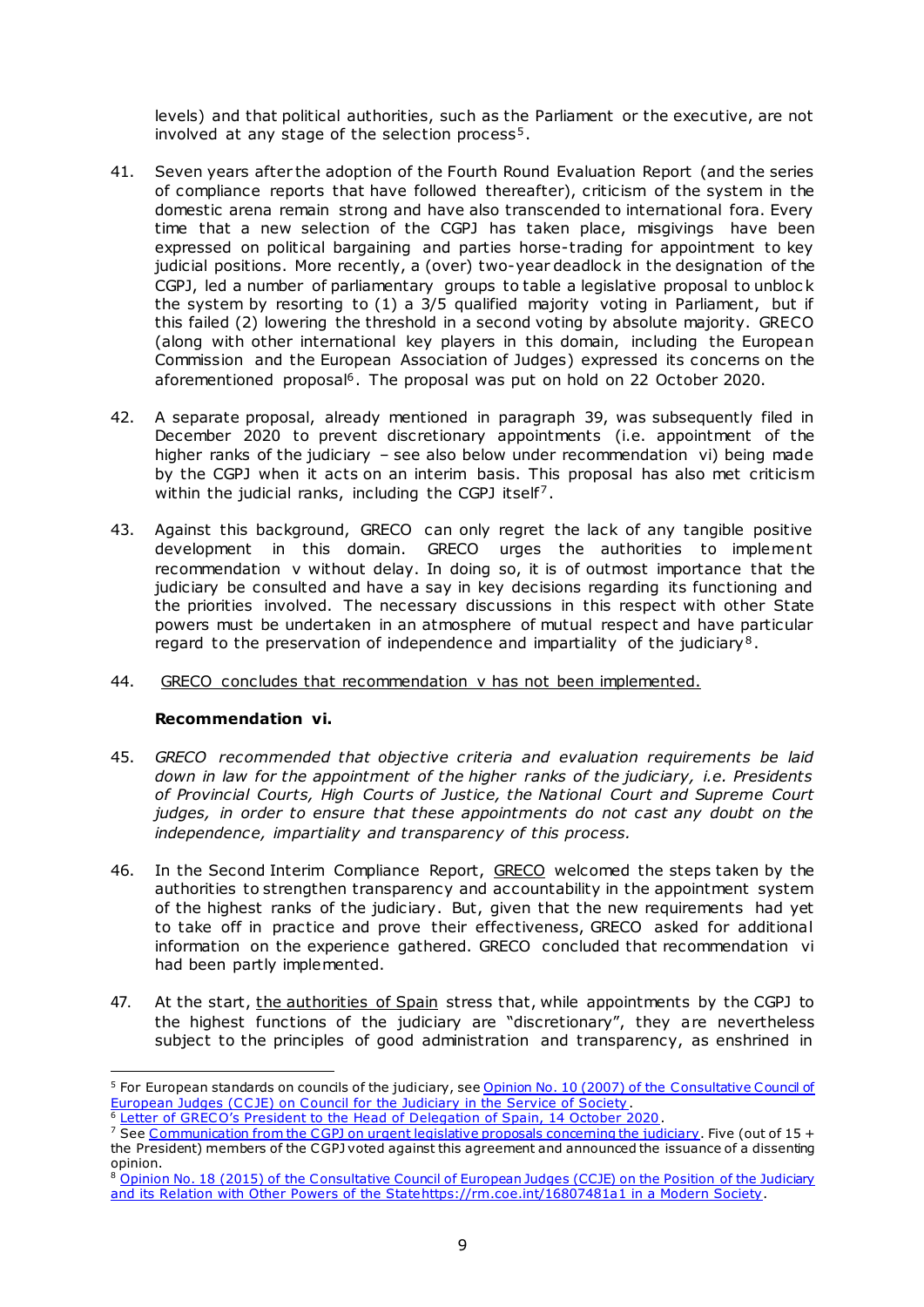the Spanish Constitution, as well as to judicial control. In this regard, some jurisprudence of the Supreme Court has consolidated over the years, reaffirming the principle of discretion (which is different from arbitrariness) of the CGPJ but, at the same time, stressing the need to motivate all appointment decisions.

- 48. The authorities further report on the experience gathered since the latest legislative amendments to the Organic Law on the Judiciary (LOPJ), in 2018, which comprised, *inter alia*, a provision on the appointment procedure for the highest ranks of the judiciary (Article 326(2), LOPJ), which is to be read in conjunction with Regulation 1/2010. More particularly, the selection process of Presidents of Provincial Courts, High Courts of Justice, the National Court and Supreme Court judges consists of the following phases: (1) an open call is published in the Official Gazette for each specific position to be covered (whether jurisdictional or managerial), the terms of which, approved by the plenary of the CGPJ, shall clearly and separately establish each of the merits to be taken into consideration and the corresponding weighting criteria which are based on the principles of equality, merit, ability and suitability; (2) pre-screening of candidates records, including on integrity-related matters; (3) regulated interview of candidates with specified phases and strict timing. The participation of the relevant candidates in the selection process shall be made in terms that guarantee equality and shall take place in a public hearing (unless for extraordinary reasons – in which case, the interview, whilst not public, is still open to the rest of the candidates applying to that same post. Extraordinary reasons must be recorded and documented in the minutes of the interview session; (4) a shortlist follows thereafter and is submitted to the plenary for final vote; any proposal to be submitted to the plenary shall be reasoned and shall specify the weighting of each of the merits of the call. In any case, an overall evaluation of the merits, capacity and suitability of the candidates shall be made, as well as their order of priority. Likewise, the nomination proposal shall contain an assessment of its conformity with Organic Law 3/2007 on Effective Gender Equality. It is possible that candidates, who have not passed the regular pre-selection process by the Qualification Board, are added by other CGPJ members to the shortlist that is submitted to the plenary for an appointment vote; (5) consensual agreement on appointment following a voting (requirement of absolute/qualified majority) by the plenary of the CGPJ; (6) publication of appointment; and (7) appeal channels.
- 49. In order to improve transparency, and publicity, of this type of appointments, it is now possible for the public to get details on the website of the CGPJ on: the call for candidatures, the list of applicants, the shortlisted candidates, the final appointee (and the quorum reached by the plenary for his/her appointment), his/her CV and a video of his/her personal interview for the post. Specific examples were provided regarding the number of appointments made by the CGPJ during its term of office and the broad consensus reached in their respect. Moreover, there are internal Guidelines on Discretionary Appointments to ensure coherence of application calls for similar positions in terms of requirements and their weighting. The elaboration process of these guidelines followed consultation with judicial associations. The incumbent CGPJ does not foresee any further regulatory action on this front during its term but does not rule out new developments in the future (e.g. publication of the Guidelines which are the moment are an internal working document, issuance of additional regulation).
- 50. Finally, the authorities underline that, although not specifically related to the appointment of the top ranks of the judiciary but still relevant for transparency and integrity purposes, the 2018 reform introduced the requirement for Presidents of Provincial Courts, High Courts of Justice and the National Court, as well as the Presidents of the Chambers and other Supreme Court judges, to file financial declarations (Article 326(4), LOPJ) - as other top government officials, and also the members of the CGPJ, are required to do in Spain.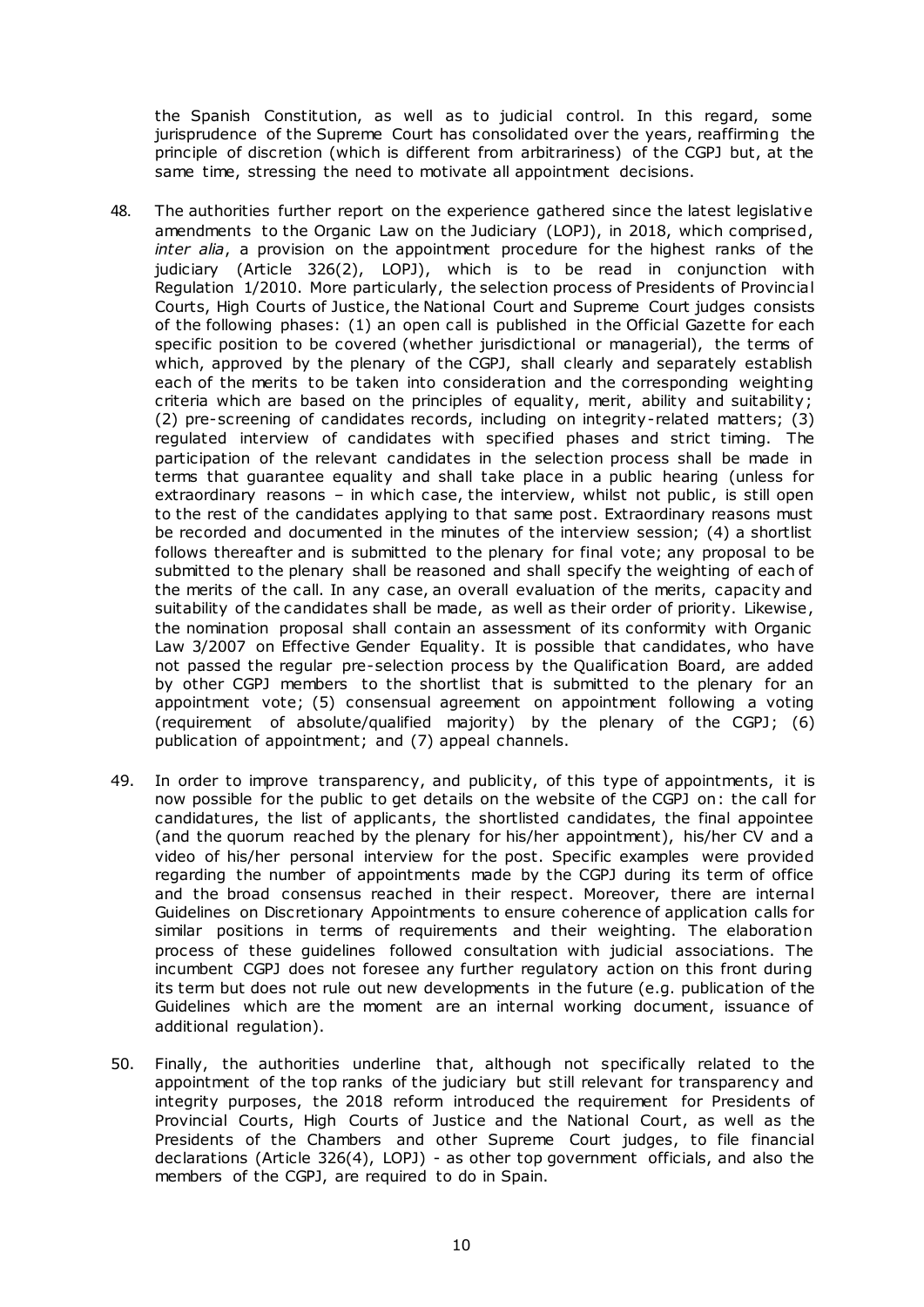- 51. GRECO takes note of the new developments reported regarding the experienc e gathered in the appointment of top ranks of the judiciary since the last legislative amendments introduced in 2018. GRECO particularly values the provision of greater information on the website of the CGPJ regarding the carrying out and final outcome of these appointments. While GRECO acknowledges the different steps taken by the authorities in this domain, it believes that additional action can take place to fully meet the aim of recommendation vi, i.e. to ensure that the appointments of the top ranks of the judiciary do not cast any doubt on their independence, impartiality and transparency*.* In this connection, GRECO observes that this matter continues to be in the spotlight in Spain.
- 52. More particularly, GRECO points at the bulk of hard law, soft law and jurisprudence that have been issued along the years concerning this type of appointments. The framework law of the judiciary (LOPJ) was amended in 2018. Regulation 1/2010 continues to be the basis for carrying out the relevant procedures. Additionally, the jurisprudence of the Third Chamber of the Supreme Court has also shaped policy in this area, notably by reconciling the principle of technical discretion of the CGPJ for these appointments with that of objectivity, the need to motivate decisions and the exclusion of arbitrariness. Moreover, GRECO notes that the CGPJ has also developed some internal Guidelines on Discretionary Appointments to ensure coherence of decisions; however, these Guidelines, which are used as an internal document, have not been published. GRECO can certainly see merit in their publication for transparency purposes.
- 53. GRECO believes that the time is right to streamline the applicable requirements and procedures in this domain via further legislative/regulatory action. GRECO notes that the authorities have not ruled out the possibility of further regulating on this front. For GRECO, this is decidedly an action to be pursued. The 2018 amendments of the LOPJ, and the practice which has emerged in recent years regarding the appointment of the highest functions of the judiciary, may well justify the review of Regulation 1/2010. For example, the possibility provided by the latter regulation to add candidates, who were not shortlisted following the interviews, should be reconsidered. In GRECO's view, this sort of second chance (*repechage*) for some candidates to qualify for appointment represents a deviation from the standard selection process which is difficult to reconcile with the constitutional principle of equality. Likewise, further attention can be paid to gender equality matters, and the necessary related targeted measures, for the effective appointment of women to the highest seats of Spanish courts, although some limited progress appears to have been made in recent years.
- 54. Lastly, GRECO notes that, regrettably, the criticism on the perceived politicisation of the CGPJ has a negative impact on appointment decisions made by the latter. Even if the procedures for the appointment of the higher ranks of the judiciary have been further articulated and upgraded over time, as described above, a shadow of doubt on their fairness and objectivity persists in citizens' eyes. Given the broad margin of discretion with which the CGPJ is vested for the appointment of the top ranks of the judiciary, the issue of the composition of the CGPJ itself seems indeed of prime relevance. This is yet another reason that proves the criticalness of duly implementing recommendation v.
- 55. GRECO concludes that recommendation vi remains partly implemented.

*Corruption prevention in respect of prosecutors*

#### **Recommendation ix.**

56. *GRECO recommended (i) reconsidering the method of selection and the term of tenure of the Prosecutor General; (ii) establishing clear requirements and procedures*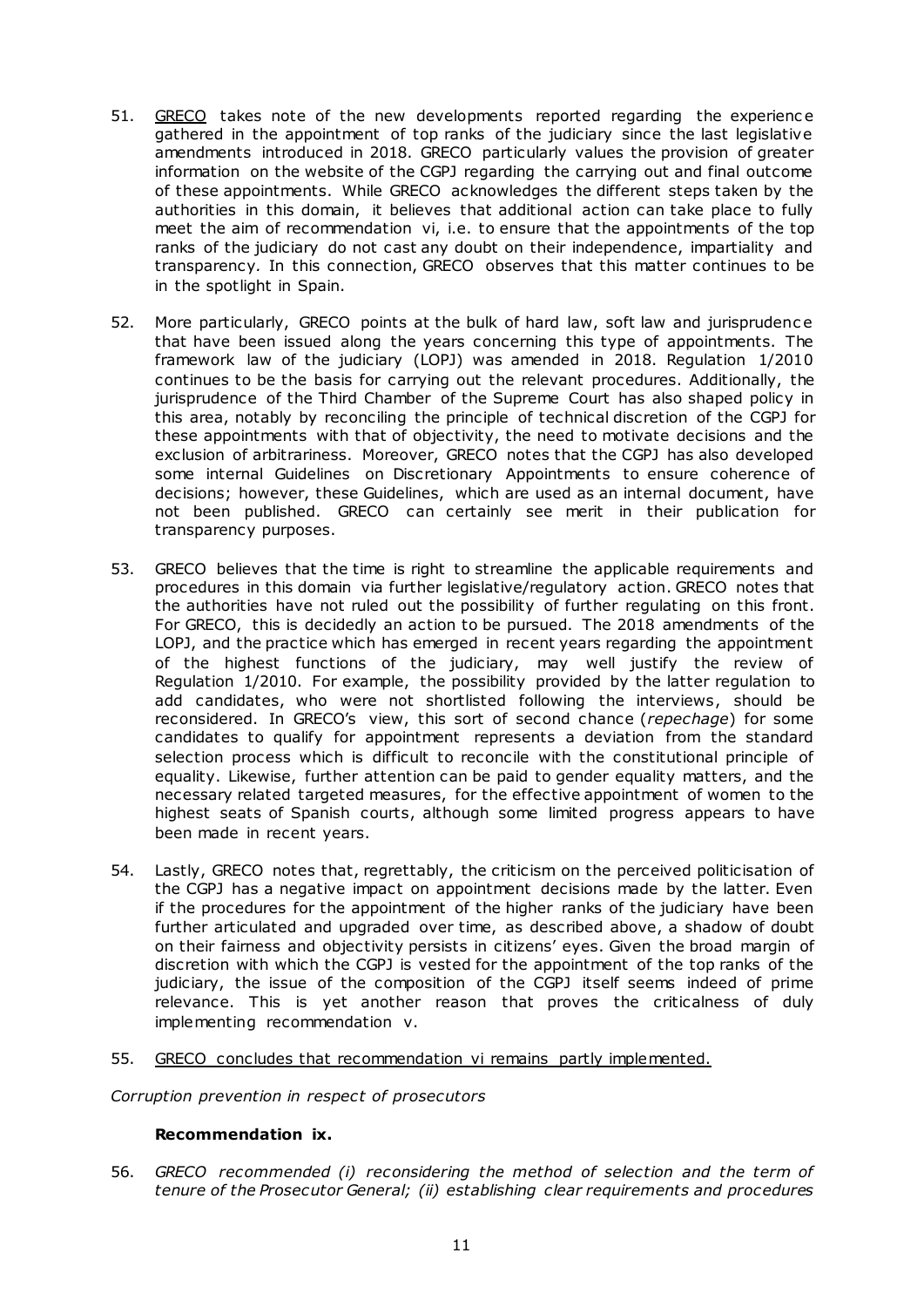*in law to increase transparency of communication between the Prosecutor General and the Government; (iii) exploring further ways to provide for greater autonomy in the management of the means of the prosecution services.* 

- 57. GRECO acknowledged that component i of the recommendation had been considered – although it resulted in no change in the method of selection and the term of tenure of the Prosecutor General, a long-standing concern tainting the perception of autonomy of the prosecution service in Spain. GRECO called for additional action to fully meet components ii – transparency of communication with the Government, and iii – autonomy of management (staff allocation in the different prosecutor's offices). GRECO considered this recommendation as partly implemented.
- 58. The authorities of Spain state that the draft Regulation on the Prosecution Service, which is in an advanced stage and currently awaits some consultative reports prior to it being sent to the Council of State and then the Council of Ministers for adoption, further articulates rules on internal autonomy. Notably, in matters of internal autonomy of the service, it includes rules on the functioning of the Public Prosecutor's Board and the Coordination Boards. It further sets out the regime for issuing orders in the Prosecutor's Office, so that the orders from the superiors are documented in writing when the prosecutor in charge of the case requests it, as well as in those cases when the orders are contrary to his/her opinion or previous assessment. It also includes the regulations for settling discrepancies between the prosecutor responsible for the case and his/her immediate superior, in order to guarantee and regulate the prosecutors' right to dissent, having the discrepancy to be settled through a written reasoned statement. It is expected that the draft Regulation will be adopted in the first quarter of 2021.
- 59. GRECO notes that the draft Regulation on the Prosecution Service, which is to further articulate, *inter alia,* internal autonomy and communication within the service, has (advanced but) not yet been adopted. No new development has been reported regarding the specific aspects of external autonomy targeted by the second and third component of recommendation ix, which implementation remains pending.
- 60. With particular reference to the second component of the recommendation, it is recalled that the law foresees the possibility for the Government to report back on specific cases being prosecuted (Article 9, Law 50/1981). While the law determines that all communication between the executive and the prosecution services should be conducted between the Minister of Justice and the Prosecutor General (Article 8(2), Law 50/1981), it does not require this communication to be made public, nor the obligation to register such communications in writing. Given that the relationship between the Prosecutor General and the executive is an issue that continues to meet public criticism in Spain, as regards its perceived independence (see also paragraph 126, Fourth Evaluation Round Report on Spain), transparency of communication between the Prosecutor General and the Government proves key.
- 61. As to the third component of the recommendation, GRECO reiterates its misgivings concerning the fact that the Ministry of Justice decides on staff allocation in the different prosecutor's office, including that specialised in the fight against corruption and organised crime, since autonomy of management is an important guarantee of the independence and efficiency of the prosecution service<sup>9</sup>.
- 62. In the context of the planned reform of the Criminal Procedure Act (*Ley de Enjuiciamiento Criminal*), aimed at establishing the leading role of prosecutors at the pre-trial stage (*fase de instrucción*), the need to provide for guarantees of noninterference from outside pressures acquires - even more - primordial significance. While GRECO acknowledges that there is no uniform model on prosecution across its

<sup>&</sup>lt;sup>9</sup> See als[o Opinion no.7 of the Consultative Council of European Prosecu](https://rm.coe.int/16807475b5)tors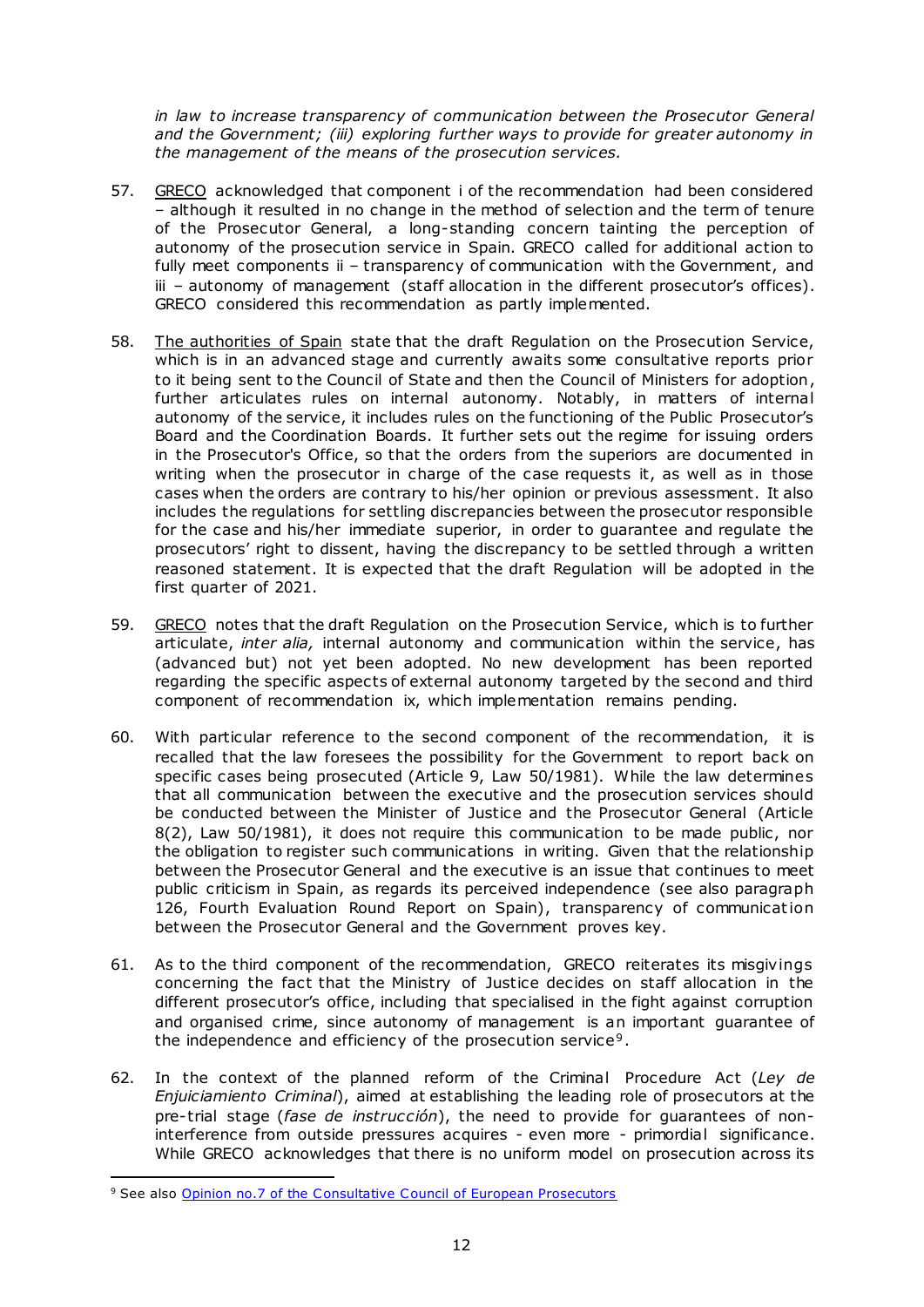members, it is also true that, irrespectively of the model, it is crucial for public confidence, and also for peers' trust, that prosecution is, and appears to be, impartial, objective and free from any undue improper influence, particularly of a political nature, when carrying out its functions.

- 63. For this reason, GRECO can only reiterate the need for further reflection on the additional safeguards that can be introduced in the Spanish prosecution system to shield it from undue interference. GRECO encourages the authorities to think expansively in this respect, including by keeping in mind the considerations already flagged in the Fourth Round Evaluation Report regarding the issue of revolving doors, in particular, regarding political activity (see paragraph 153, in connection to paragraph 102, of the aforementioned report). It would appear that the incumbent Prosecutor General intends to further advance in all three areas covered by recommendation ix through amendments to the Statute of the Prosecution Service. Such a project needs to effectively materialise while there are plans for the reform of the Statute of the Prosecution Service, work has not yet started.
- 64. GRECO concludes that recommendation ix remains partly implemented.

#### **Recommendation x.**

- 65. *GRECO recommended that (i) a code of conduct for prosecutors be adopted and made easily accessible to the public; and (ii) that it be complemented by dedicated guidance on conflicts of interest and other integrity-related matters.*
- 66. GRECO, in the Second Interim Compliance Report, took note of the on-going drafting of a code of conduct for prosecutors and assessed this recommendation as partly implemented.
- 67. The authorities of Spain indicate that the Code of Conduct for prosecutors was adopted on 22 October 2020. It is the result of a participatory process, starting in 2015 and which followed a bottom-up approach, where prosecutorial ranks and professional associations were consulted (the process entailed targeted research, surveys, consultations, committee meetings, etc.)<sup>10</sup>. The Code is a principle-based document (matters of discipline are dealt with in separate regulation – see further below under paragraph 75), which reflects on duties and virtues of prosecutors, such as legality, impartiality, objectivity, efficiency, integrity, honesty, responsibility, equal treatment, confidentiality, transparency, etc . It also includes provisions relating to, *inter alia*, internal and external relations, conflicts of interest, use of public resources, training rights and responsibilities, etc .
- 68. The Code is coupled with an advisory channel: the Ethics Commission, which will consist of prosecutors chosen by their peers and at least one external expert (not a prosecutor). In addition to its counselling functions, the Ethics Commission is also entrusted with assessing and updating the Code, as necessary.
- 69. In order to make the Code known and easily accessible to the public , it is available on a dedicated section on transparency on the prosecution service [website.](https://www.fiscal.es/ca/portal-de-transparencia) This transparency portal also provides information on prosecutors in high-ranking positions, institutional agenda, economic , budgetary and statistical data, institutional and organisational information, etc.
- 70. A paper copy of the Code of Conduct was distributed to all prosecutors. Training on integrity-related matters started already in April 2019 and has continued in time.

 $\overline{a}$  $10$  For example, a series of questionnaires was distributed among prosecutors and a total of 900 responded to the call. These (5) questionnaires referred to key matters on ethics and its results were used as an outline for the draft Code.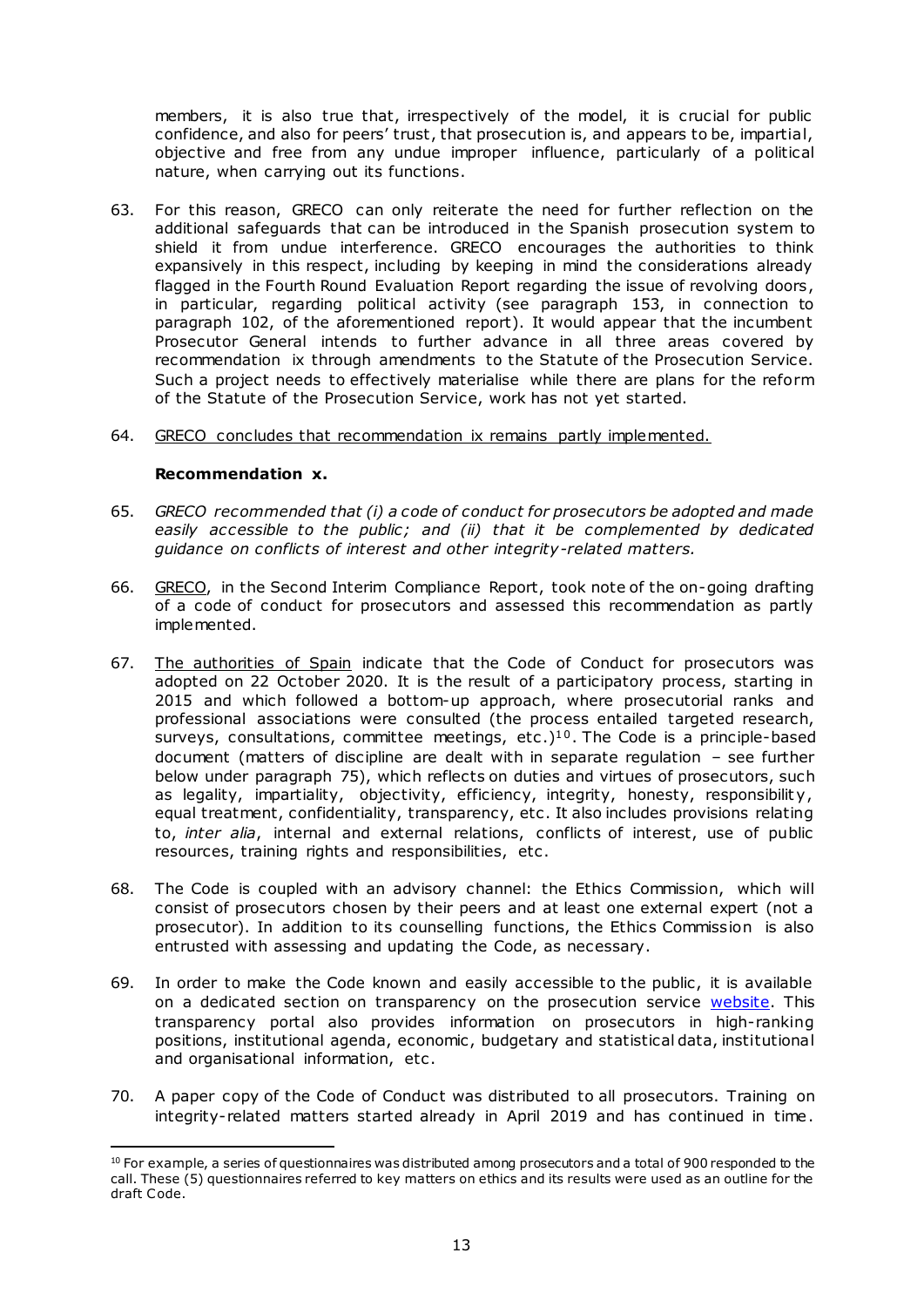Particular attention has been paid in integrating and streamlining ethics in the Initial and In-service Training Plan for Prosecutors (2021), as adopted on 11 December 2020. Finally, a Director of Training has been appointed, in line with the remark made by GRECO for the prosecution service to manage its own training, as an aspect of the autonomy called for by recommendation ix(iii).

- 71. GRECO welcomes the adoption of a Code of Conduct for prosecutors and the action taken to make it publicly available online on the prosecution service website. GRECO is also pleased to note the establishment of an Ethics Commission which is to provide general guidance and dedicated advice on ethical matters, as well as the practical operational arrangements made to intensify training in this domain.
- 72. Consequently, GRECO concludes that recommendation x has been implement ed satisfactorily.

#### **Recommendation xi.**

- 73. *GRECO recommended developing a specific regulatory framework for disciplinary matters in the prosecution service, which is vested with appropriate guarantees of fairness and effectiveness and subject to independent and impartial review.*
- 74. GRECO took note, in the Second Interim Compliance Report, of the legislative amendments proposed to further articulate the disciplinary system of the prosecution service. Pending adoption of those, GRECO concluded that recommendation xi remained partly implemented.
- 75. The authorities of Spain refer to the draft Regulation on the Prosecution Service, which includes a specific section (Title IX) dealing with the disciplinary regime of prosecutors. It lays down a procedure based on the principles of *actus reus*, nonretroactivity of unfavourable penalty provisions, adversarial process, proportionality and culpability, ensuring the notification to the party affected by all the resolutions to be taken during the procedure and of the relevant actions taken, providing information about the rights and the possibility of appearing in court personally or with a lawyer. It also includes causes of abstention and disqualification, as well as the obligation to notify the agreement of filing to the person having submitted the claim or complaint. It further introduces the institution of Prosecutor for Disciplinary Action (*Fiscal Promotor de la Acción Disciplinaria*). The draft is in an advanced stage and currently awaits some consultative reports prior to it being sent to the Council of State and then the Council of Ministers for adoption. It is expected that the draft Regulation will be adopted in the first quarter of 2021.
- 76. GRECO recalls that the disciplinary regime of prosecutors is due for a profound overhaul, as also recognised by the Spanish authorities during the evaluation/compliance process. GRECO regrets that the plans to reform the regulatory framework of the prosecution service, although progressing, have not yet yielded tangible results.
- 77. GRECO concludes that recommendation xi remains partly implemented.

## **III. CONCLUSIONS**

78. **In view of the above, GRECO concludes that Spain has made some further progress as regards the implementation of the recommendations found to be partly or not implemented in the Fourth Round Compliance Report. Six of the eleven recommendations contained in the Fourth Round Evaluation Report have been implemented.** In addition, four recommendations have been partly implemented. One recommendation remains not implemented.